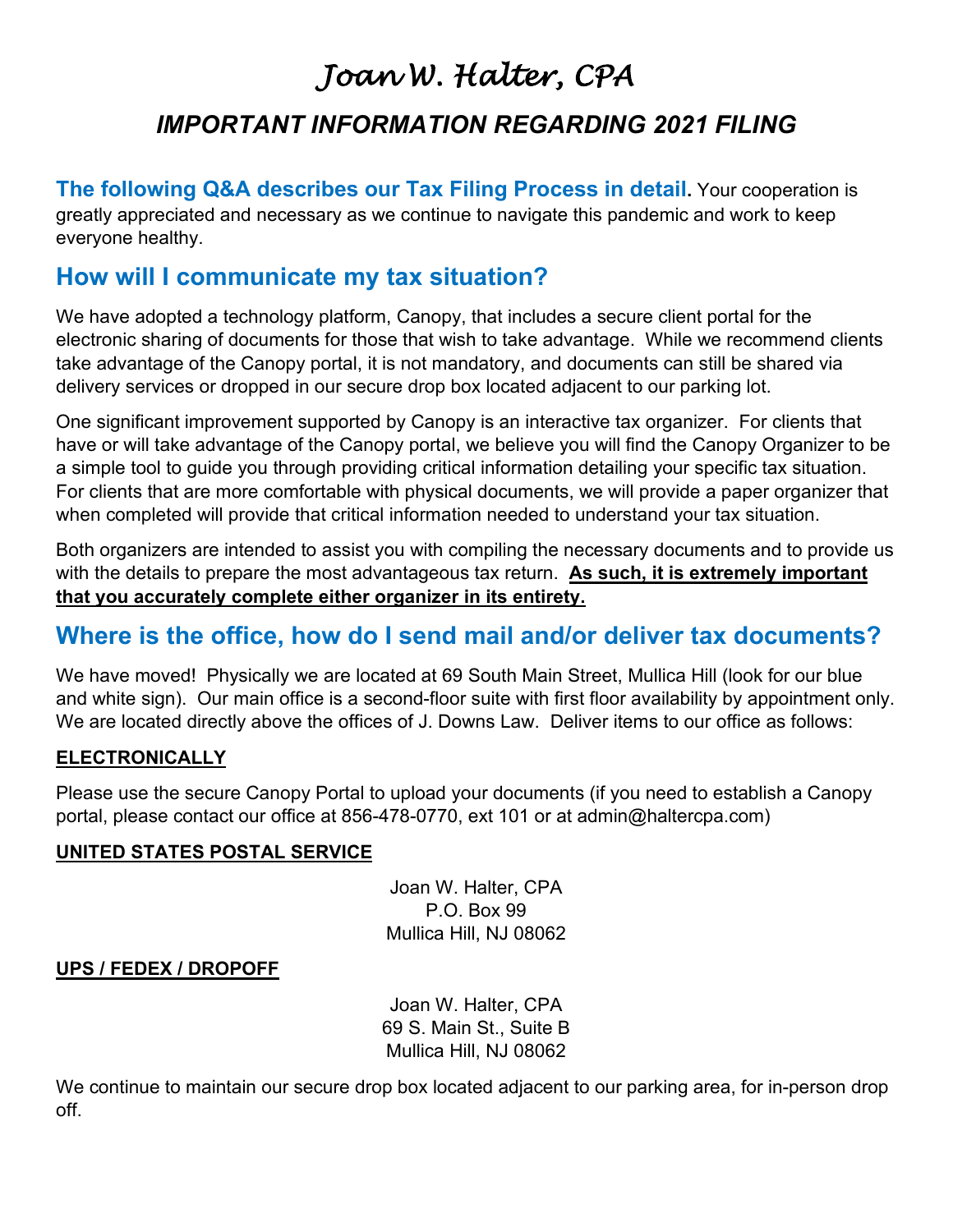# **Will there be office appointments?**

For the Tax Year 2021, we will NOT be offering in-person office appointments. However, if you have experienced a "life changing" event (e.g., birth, marriage, death, purchased/sold a property, started/closed a business, etc.) we can schedule a phone conference with Joan to discuss the details and the impact on your tax situation.

# **What is JWH CPA's internal deadline for submitting my tax documents?**

Resource management challenges during the pandemic necessitate detailed planning. To that end we are requesting that clients submit their "complete" documents no later than March 21, 2022. We will be completing returns in the order in which they are received. Please note that "received" means that we have received ALL documents necessary to prepare your return\*. We will inform you if it is necessary to file for an extension of the 4/18/22 deadline.

#### *\*If you typically have 1 or 2 documents that always arrive late (e.g., brokerage statements or K1s), please submit all other documents when complete with a note detailing what is missing.*

# **Are there tips for managing my fee and expediting processing?**

You impact your preparation fee. Incomplete tax document submissions, extraneous documents, and disorganized submissions drive the expense of return preparation beyond our base fees. We offer the following tips to assist in managing your fee:

- 1. Use the tax organizer, this provides you an opportunity to capture tax information not associated with an IRS Form (e.g., child/dependent care, residential energy credits, electric vehicle credits, property damage, charity, medical, real estate taxes, etc.) and the checklist provided with the Engagement Letter, this provides you an inventory of documents used to prepare your prior year. "Missing Information" results in extra emails, phone calls, follow up, and overall extra time to prepare your return. *Avoid "Missing Information" by ensuring a complete tax document package (see Item 3).*
- 2. The documents we need to prepare your return include any and all documents with an IRS form designation number *(e.g., W-2, 1099, 1098, 5498, SSA-1099, etc.)* and/or IRS notice number.

*A document may say "Important Tax Document" but unless it has a form or notice designation, it is not necessary for the preparation of your return, and it clutters your file which adds to the fee. (e.g., year-end statements)*

- 3. An organized tax document submission includes: your completed organizer and only those documents with form and/or numbers described above. Please open and discard envelopes and remove staples. Having us "open the mail", sort non-tax documents, remove staples, etc. all drive the time (and therefore the fee) to prepare your return.
- 4. Monitor your email during preparation and respond timely to requests.